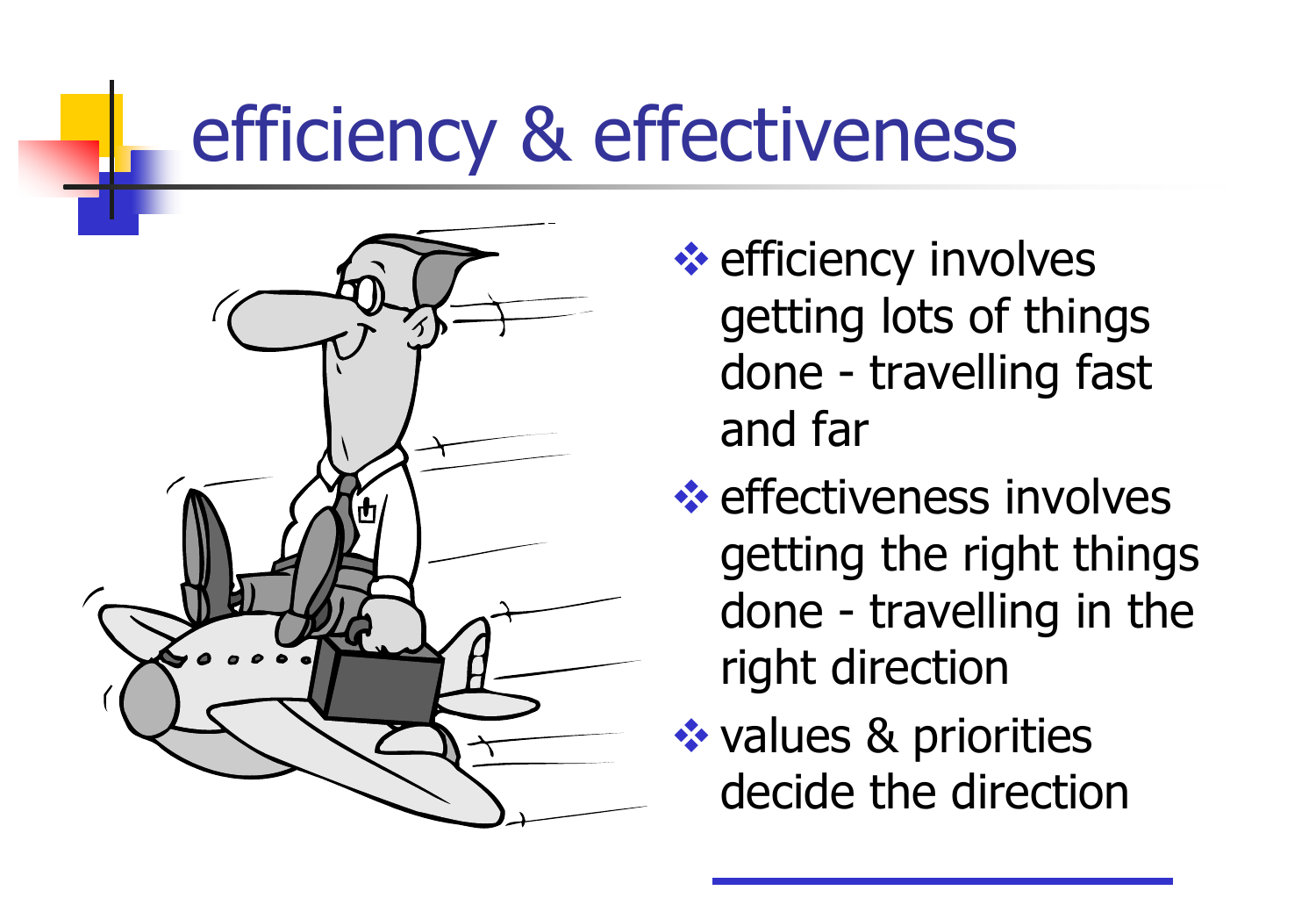#### roots & respected figures

- **❖ write down several people who you** deeply respect
- **❖ what specific qualities or characteristics** do you respect in each of them?
- **❖ look for "clusters" or individual qualities** that particularly stand out
- $\triangleleft$  the qualities that stand out suggest values that are very important for you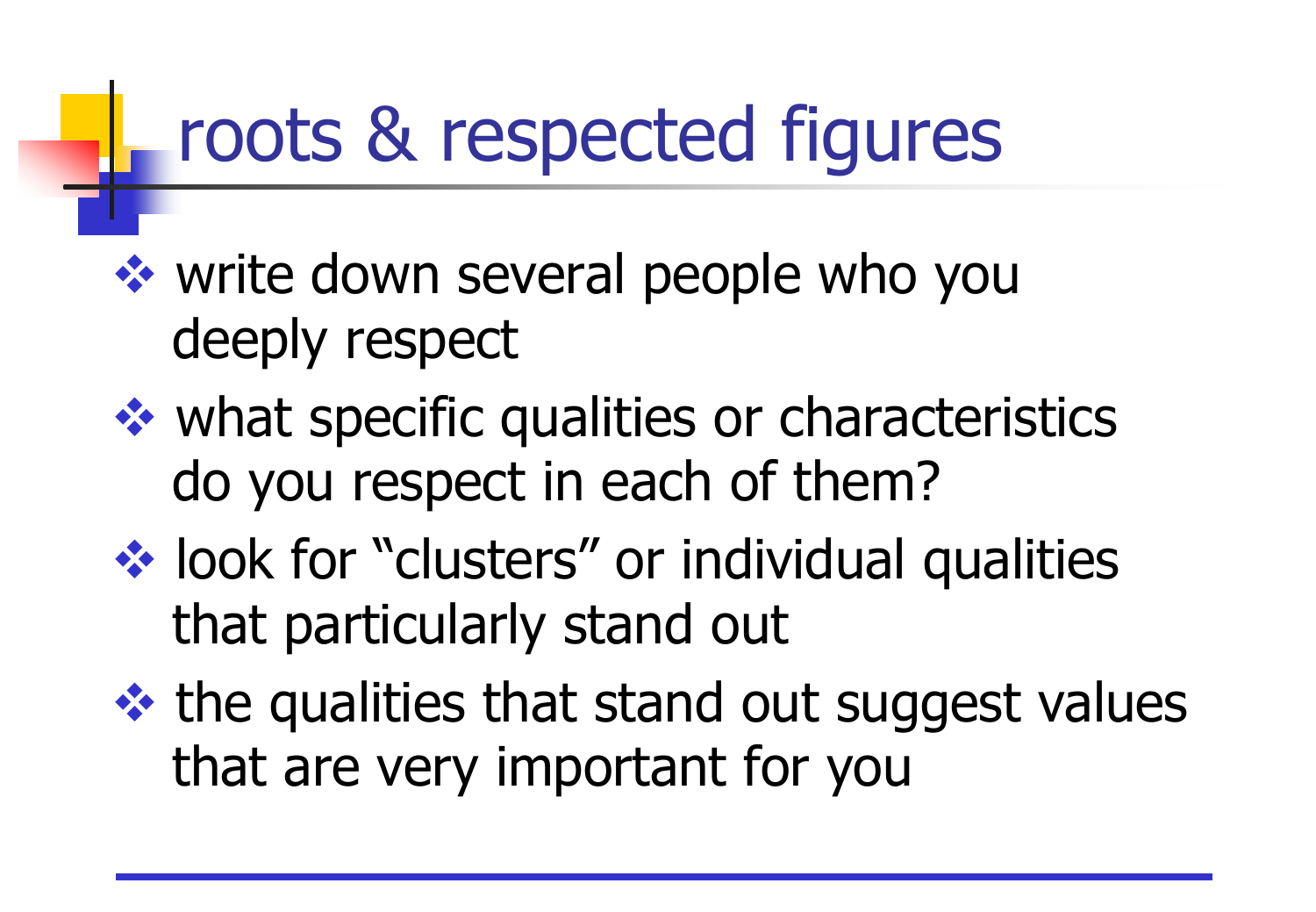#### what are your values?

- what we have seen in our work is that most people don't give themselves permission to live until they've been given a terminal diagnosis Stephen Levine
- when I get to heaven they will not ask me, "why were you not Moses?" instead they will ask "why were you not Susya? why did you not become what only you could become?" Susya, a Hasidic rabbi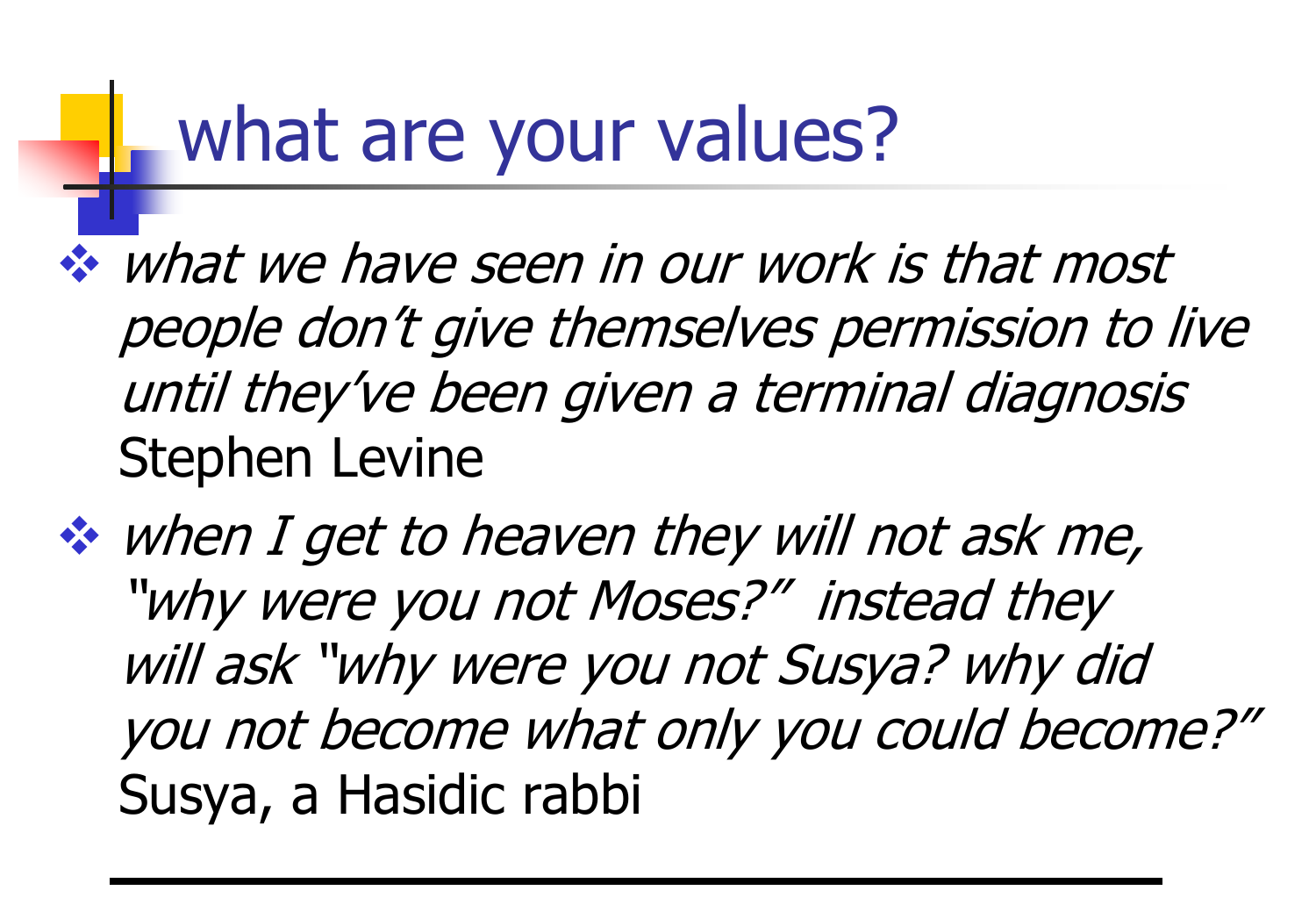## roles help avoid imbalance

for example:

- $\Leftrightarrow$  husband
- $\Diamond$  father
- $\Diamond$  friend & relative
- $\diamond$  self-care
- $\Diamond$  educator
- $\Diamond$  clinician
- $\Diamond$  admin e.g. house, car, accountant, etc

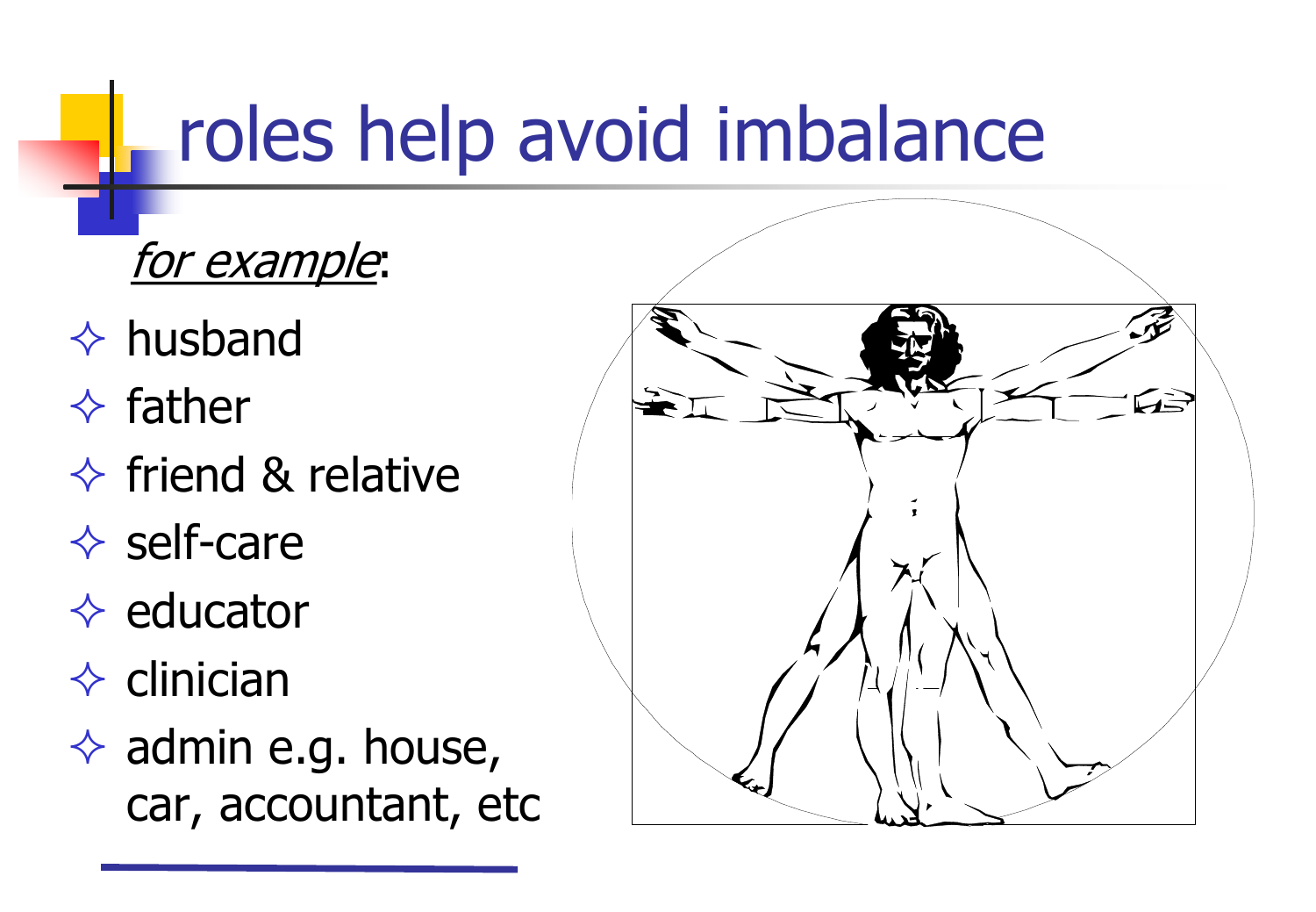